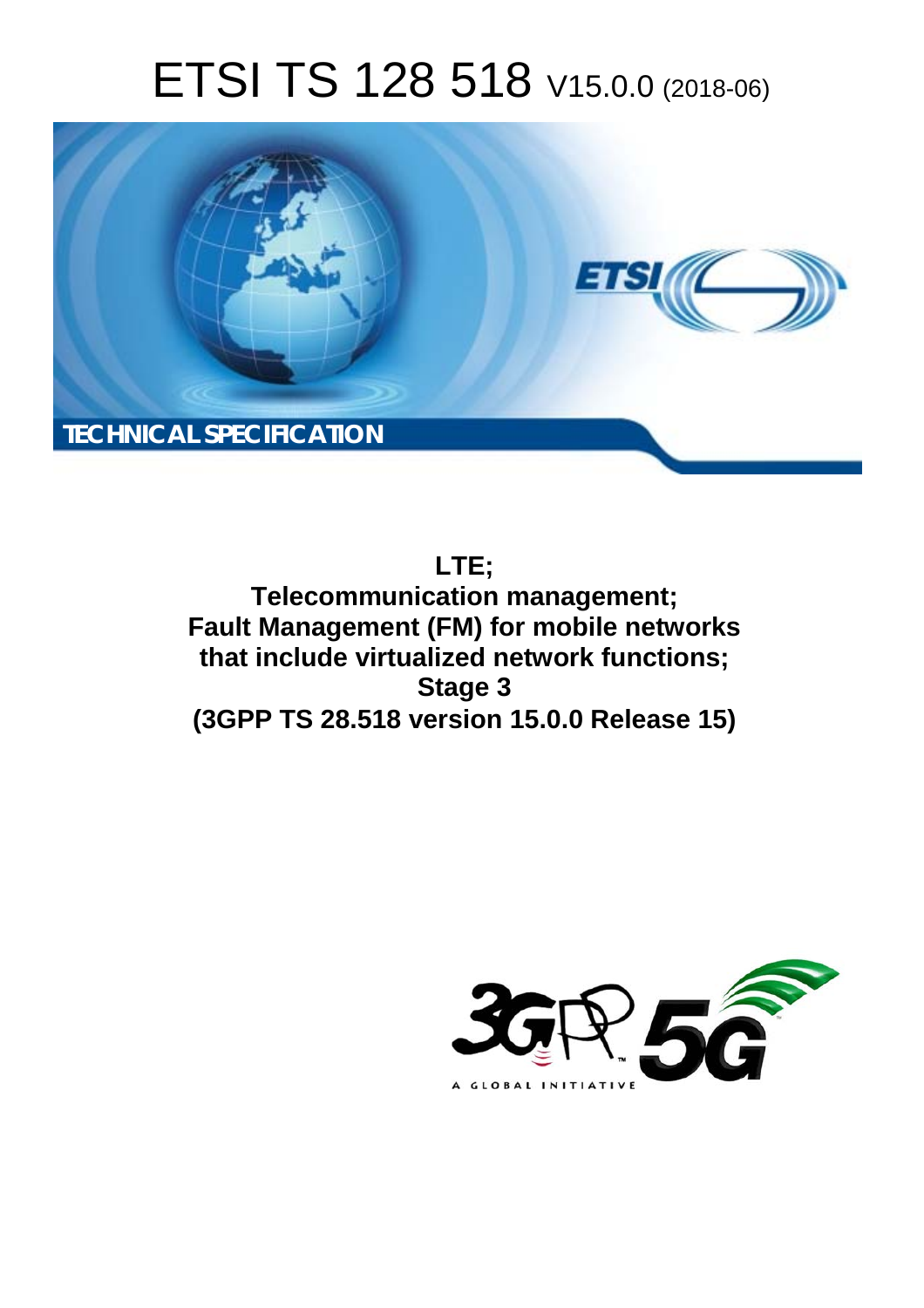Reference RTS/TSGS-0528518vf00

Keywords

LTE

#### *ETSI*

#### 650 Route des Lucioles F-06921 Sophia Antipolis Cedex - FRANCE

Tel.: +33 4 92 94 42 00 Fax: +33 4 93 65 47 16

Siret N° 348 623 562 00017 - NAF 742 C Association à but non lucratif enregistrée à la Sous-Préfecture de Grasse (06) N° 7803/88

#### *Important notice*

The present document can be downloaded from: <http://www.etsi.org/standards-search>

The present document may be made available in electronic versions and/or in print. The content of any electronic and/or print versions of the present document shall not be modified without the prior written authorization of ETSI. In case of any existing or perceived difference in contents between such versions and/or in print, the only prevailing document is the print of the Portable Document Format (PDF) version kept on a specific network drive within ETSI Secretariat.

Users of the present document should be aware that the document may be subject to revision or change of status. Information on the current status of this and other ETSI documents is available at <https://portal.etsi.org/TB/ETSIDeliverableStatus.aspx>

If you find errors in the present document, please send your comment to one of the following services: <https://portal.etsi.org/People/CommiteeSupportStaff.aspx>

#### *Copyright Notification*

No part may be reproduced or utilized in any form or by any means, electronic or mechanical, including photocopying and microfilm except as authorized by written permission of ETSI. The content of the PDF version shall not be modified without the written authorization of ETSI. The copyright and the foregoing restriction extend to reproduction in all media.

> © ETSI 2018. All rights reserved.

**DECT**TM, **PLUGTESTS**TM, **UMTS**TM and the ETSI logo are trademarks of ETSI registered for the benefit of its Members. **3GPP**TM and **LTE**TM are trademarks of ETSI registered for the benefit of its Members and of the 3GPP Organizational Partners. **oneM2M** logo is protected for the benefit of its Members.

**GSM**® and the GSM logo are trademarks registered and owned by the GSM Association.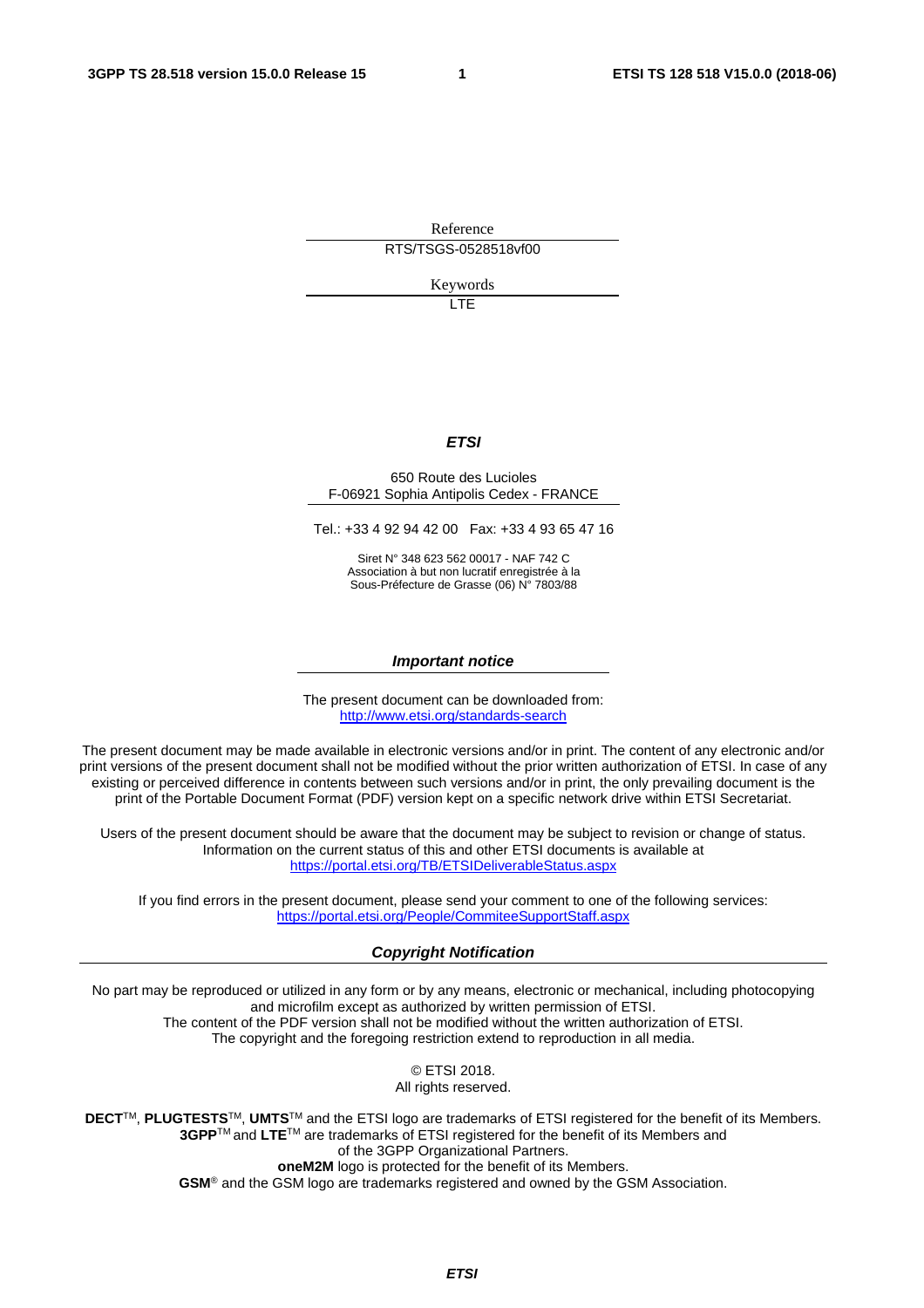## Intellectual Property Rights

#### Essential patents

IPRs essential or potentially essential to normative deliverables may have been declared to ETSI. The information pertaining to these essential IPRs, if any, is publicly available for **ETSI members and non-members**, and can be found in ETSI SR 000 314: *"Intellectual Property Rights (IPRs); Essential, or potentially Essential, IPRs notified to ETSI in respect of ETSI standards"*, which is available from the ETSI Secretariat. Latest updates are available on the ETSI Web server ([https://ipr.etsi.org/\)](https://ipr.etsi.org/).

Pursuant to the ETSI IPR Policy, no investigation, including IPR searches, has been carried out by ETSI. No guarantee can be given as to the existence of other IPRs not referenced in ETSI SR 000 314 (or the updates on the ETSI Web server) which are, or may be, or may become, essential to the present document.

#### **Trademarks**

The present document may include trademarks and/or tradenames which are asserted and/or registered by their owners. ETSI claims no ownership of these except for any which are indicated as being the property of ETSI, and conveys no right to use or reproduce any trademark and/or tradename. Mention of those trademarks in the present document does not constitute an endorsement by ETSI of products, services or organizations associated with those trademarks.

## Foreword

This Technical Specification (TS) has been produced by ETSI 3rd Generation Partnership Project (3GPP).

The present document may refer to technical specifications or reports using their 3GPP identities, UMTS identities or GSM identities. These should be interpreted as being references to the corresponding ETSI deliverables.

The cross reference between GSM, UMTS, 3GPP and ETSI identities can be found under [http://webapp.etsi.org/key/queryform.asp.](http://webapp.etsi.org/key/queryform.asp)

## Modal verbs terminology

In the present document "**shall**", "**shall not**", "**should**", "**should not**", "**may**", "**need not**", "**will**", "**will not**", "**can**" and "**cannot**" are to be interpreted as described in clause 3.2 of the [ETSI Drafting Rules](https://portal.etsi.org/Services/editHelp!/Howtostart/ETSIDraftingRules.aspx) (Verbal forms for the expression of provisions).

"**must**" and "**must not**" are **NOT** allowed in ETSI deliverables except when used in direct citation.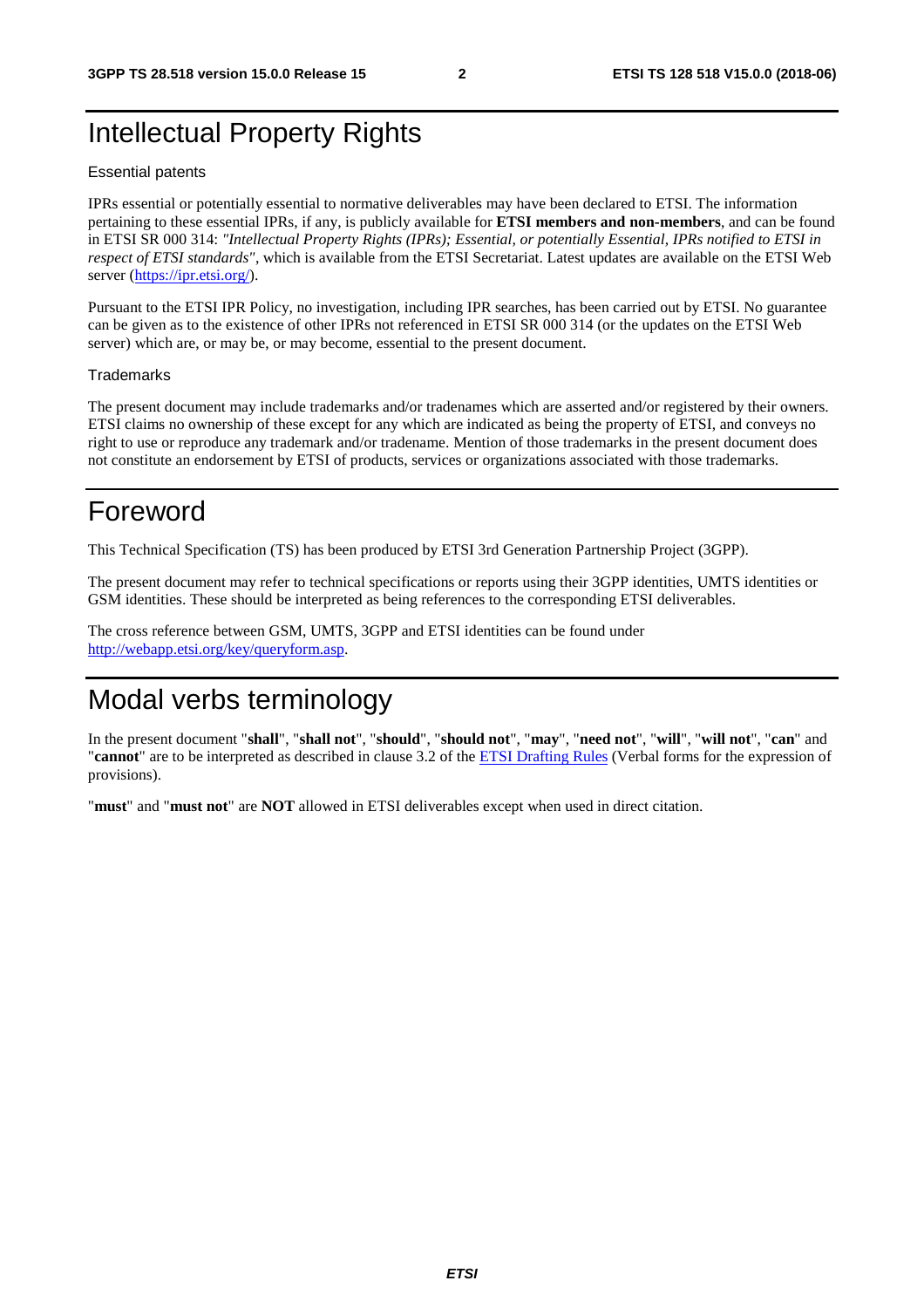## Contents

| 1                                                                                                                                                                                                                                                                                                                                                                                                                                                                                                                         |  |  |  |  |  |
|---------------------------------------------------------------------------------------------------------------------------------------------------------------------------------------------------------------------------------------------------------------------------------------------------------------------------------------------------------------------------------------------------------------------------------------------------------------------------------------------------------------------------|--|--|--|--|--|
| $References \hspace*{20pt} . \hspace*{20pt} . \hspace*{20pt} . \hspace*{20pt} . \hspace*{20pt} . \hspace*{20pt} . \hspace*{20pt} . \hspace*{20pt} . \hspace*{20pt} . \hspace*{20pt} . \hspace*{20pt} . \hspace*{20pt} . \hspace*{20pt} . \hspace*{20pt} . \hspace*{20pt} . \hspace*{20pt} . \hspace*{20pt} . \hspace*{20pt} . \hspace*{20pt} . \hspace*{20pt} . \hspace*{20pt} . \hspace*{20pt}$<br>$\overline{2}$                                                                                                        |  |  |  |  |  |
| 3<br>$\textbf{Definitions} \textcolor{red}{\textbf{15}} \textcolor{red}{\textbf{.16}} \textcolor{red}{\textbf{.17}} \textcolor{red}{\textbf{.17}} \textcolor{red}{\textbf{.17}} \textcolor{red}{\textbf{.17}} \textcolor{red}{\textbf{.17}} \textcolor{red}{\textbf{.17}} \textcolor{red}{\textbf{.17}} \textcolor{red}{\textbf{.17}} \textcolor{red}{\textbf{.17}} \textcolor{red}{\textbf{.17}} \textcolor{red}{\textbf{.17}} \textcolor{red}{\textbf{.17}} \textcolor{red}{\textbf{.17}} \textcolor{red$<br>3.1<br>3.2 |  |  |  |  |  |
| $\overline{4}$                                                                                                                                                                                                                                                                                                                                                                                                                                                                                                            |  |  |  |  |  |
| $5\overline{)}$<br>$Itf-N\dots 1.15$<br>5.1<br>5.2                                                                                                                                                                                                                                                                                                                                                                                                                                                                        |  |  |  |  |  |
|                                                                                                                                                                                                                                                                                                                                                                                                                                                                                                                           |  |  |  |  |  |
|                                                                                                                                                                                                                                                                                                                                                                                                                                                                                                                           |  |  |  |  |  |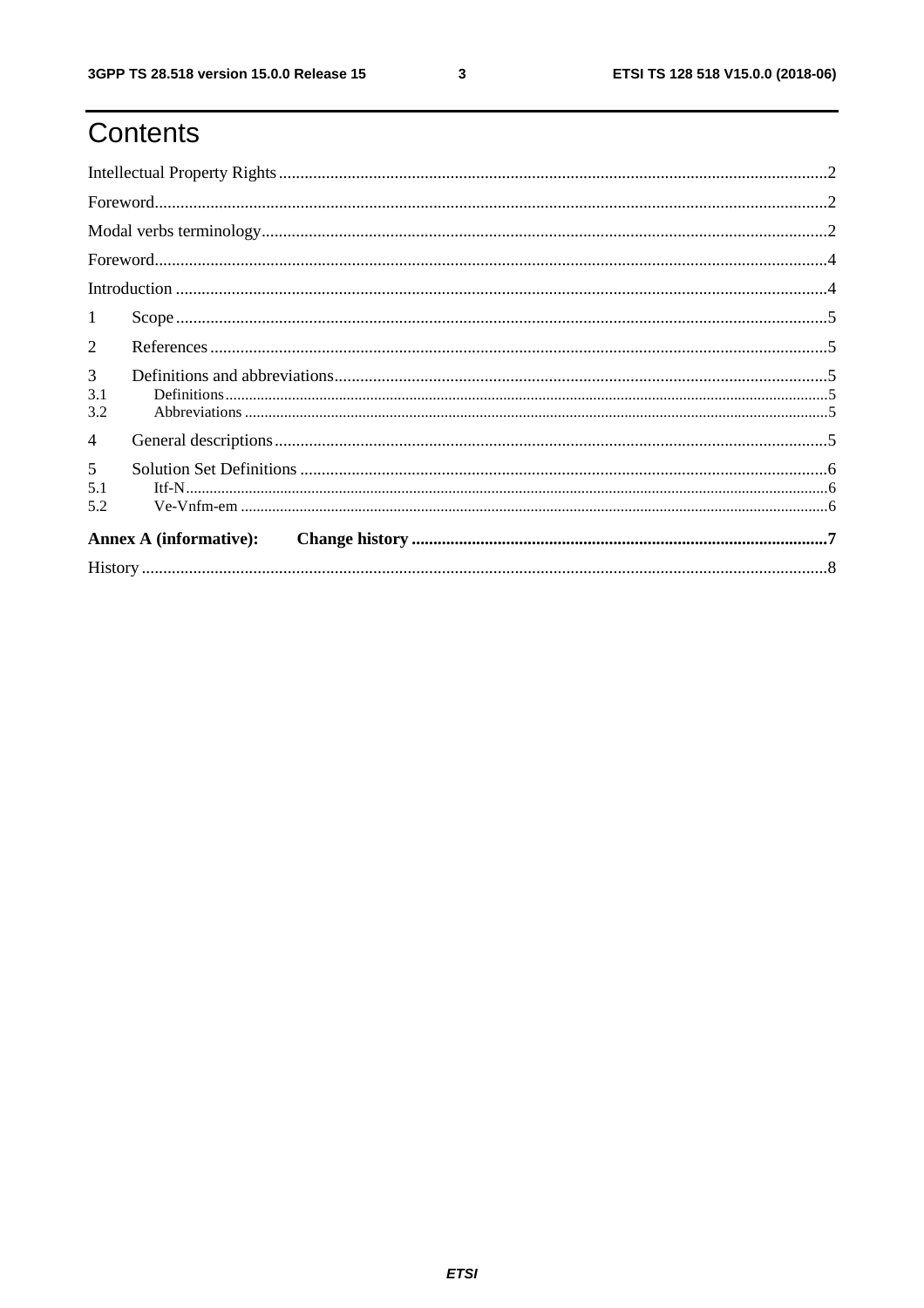## Foreword

This Technical Specification has been produced by the 3rd Generation Partnership Project (3GPP).

The contents of the present document are subject to continuing work within the TSG and may change following formal TSG approval. Should the TSG modify the contents of the present document, it will be re-released by the TSG with an identifying change of release date and an increase in version number as follows:

Version x.y.z

where:

- x the first digit:
	- 1 presented to TSG for information;
	- 2 presented to TSG for approval;
	- 3 or greater indicates TSG approved document under change control.
- y the second digit is incremented for all changes of substance, i.e. technical enhancements, corrections, updates, etc.
- z the third digit is incremented when editorial only changes have been incorporated in the document.

## Introduction

The present document is part of a TS-family covering the 3rd Generation Partnership Project; Technical Specification Group Services and System Aspects; Telecommunication management, as identified below:

TS 28.515 "Fault Management (FM) for mobile networks that include virtualized network functions; Requirements".

TS 28.516 "Fault Management (FM) for mobile networks that include virtualized network functions; Procedures".

TS 28.517 "Fault Management (FM) for mobile networks that include virtualized network functions; Stage 2".

#### **TS 28.518 "Fault Management (FM) for mobile networks that include virtualized network functions; Stage 3".**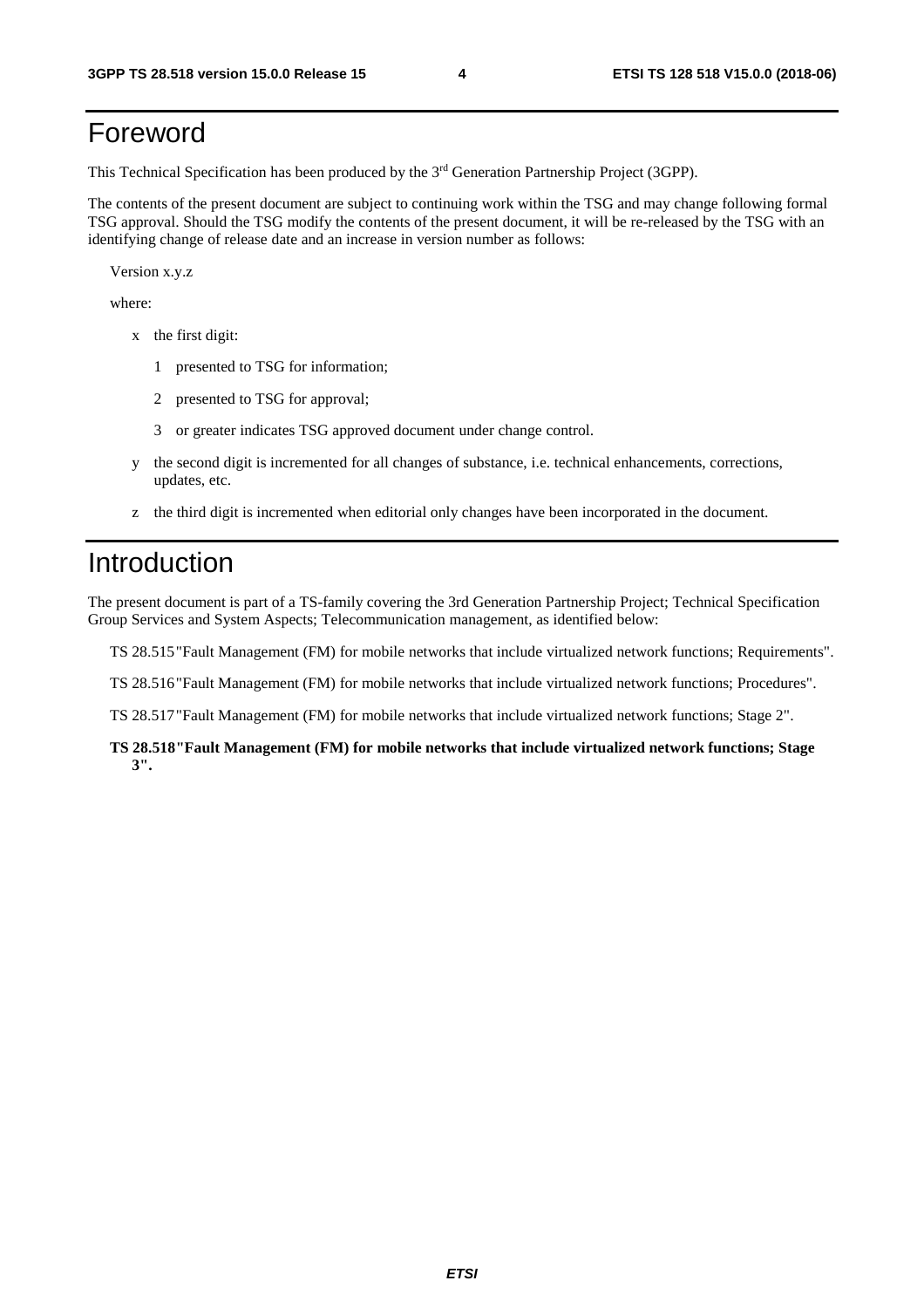## 1 Scope

The present document is Fault Management stage 3 specification for mobile networks that include virtualized network functions which can be part of EPC or IMS.

## 2 References

The following documents contain provisions which, through reference in this text, constitute provisions of the present document.

- References are either specific (identified by date of publication, edition number, version number, etc.) or non-specific.
- For a specific reference, subsequent revisions do not apply.
- For a non-specific reference, the latest version applies. In the case of a reference to a 3GPP document (including a GSM document), a non-specific reference implicitly refers to the latest version of that document *in the same Release as the present document*.
- [1] 3GPP TR 21.905: "Vocabulary for 3GPP Specifications".
- [2] 3GPP TS 32.111-2 "Telecommunication management; Fault Management; Part 2: Alarm Integration Reference Point (IRP): Information Service (IS)".
- [3] 3GPP TS 32.111-6 "Telecommunication management; Fault Management; Part 6: Alarm Integration Reference Point (IRP): Solution Set (SS) definitions".
- [4] 3GPP TS 28.500: "Telecommunication management; Management concept, architecture and requirements for mobile networks that include virtualized network functions".
- [5] ETSI GS NFV-SOL 002 (V2.3.1): "Network Function Virtualisation (NFV) Release 2; Protocols and Data Models; RESTful protocols specification for the Ve-Vnfm Reference Point".

## 3 Definitions and abbreviations

### 3.1 Definitions

For the purposes of the present document, the terms and definitions given in 3GPP TR 21.905 [1] and in 3GPP TS 28.500 [4] and the following apply. A term defined in the present document takes precedence over the definition of the same term, if any, in 3GPP TR 21.905 [1] or in 3GPP TS 28.500 [4].

### 3.2 Abbreviations

For the purposes of the present document, the abbreviations given in 3GPP TR 21.905 [1] and in 3GPP TS 28.500 [4] and the following apply. An abbreviation defined in the present document takes precedence over the definition of the same abbreviation, if any, in 3GPP TR 21.905 [1] or in 3GPP TS 28.500 [4].

| -IS         | <b>Information Service</b>    |
|-------------|-------------------------------|
| <b>SOAP</b> | Simple Object Access Protocol |
| -SS         | <b>Solution Set</b>           |

## 4 General descriptions

For VNF Fault Management Stage 3 solution over Itf-N, the Alarm IRP SS is applicable. The overall description of Alarm IRP SS is specified in TS 32.111-6 [3].The semantics of Alarm IPR SS are specified in Alarm IRP Information Service TS 32.111-2 [2]. Three solution sets are contained in [3], which are the CORBA Solution Set, the XML definitions and the SOAP Solution Set.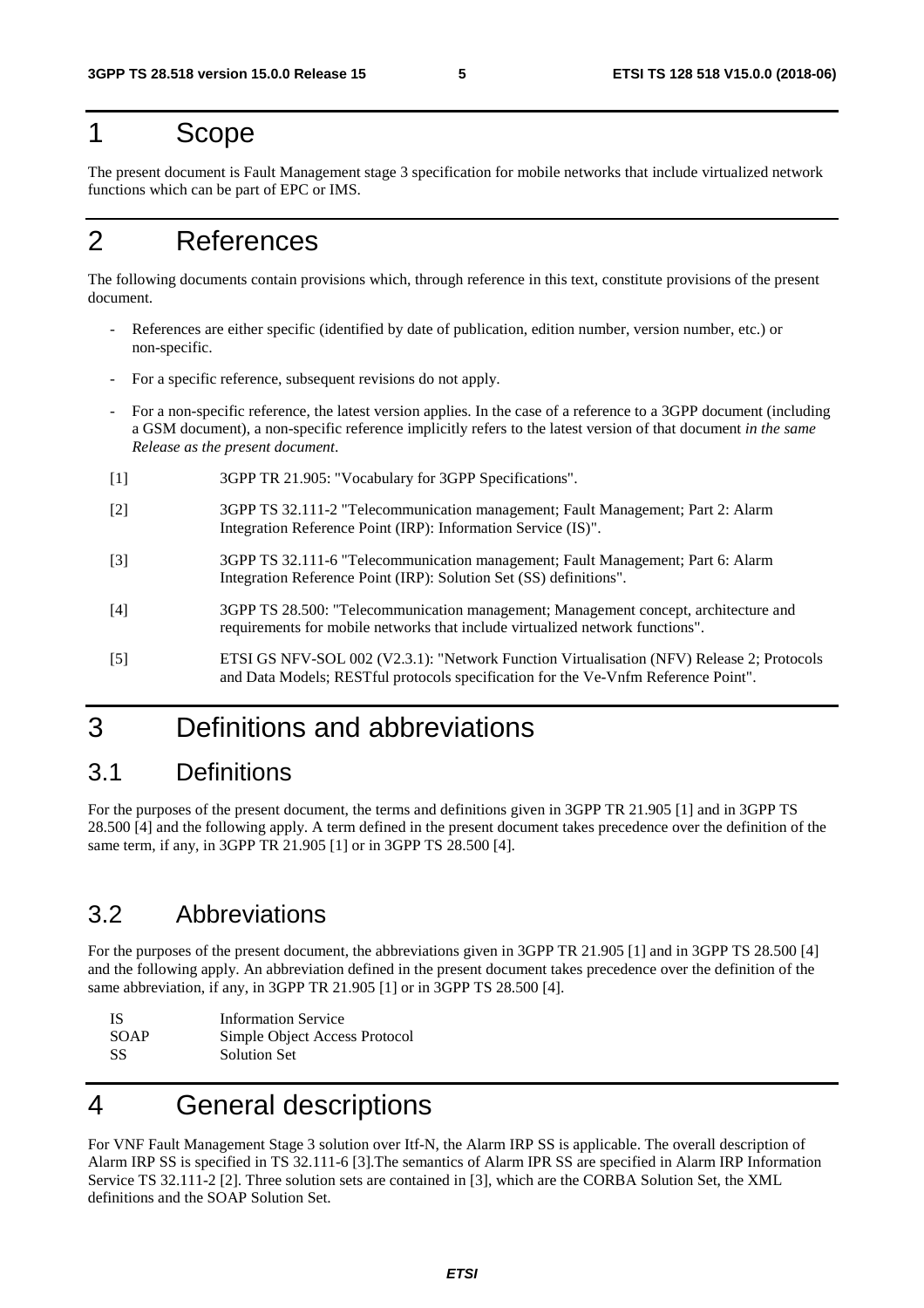For VNF Fault Management Stage 3 solution over Ve-Vnfm reference point, the corresponding RESTful solution of ETSI GS NFV-SOL 002 [5] shall be used as specified in clause 5.2.

## 5 Solution Set Definitions

### 5.1 Itf-N

For Itf-N VNF alarm management, the following Solution Set Definitions defined by AlarmIRP which is specified in 3GPP TS 32.111-6 [3] shall be used:

Annex A of 3GPP TS 32.111-6 [3] provides the CORBA Solution Set.

Annex B of 3GPP TS 32.111-6 [3] provides the XML Definitions.

Annex C of 3GPP TS 32.111-6 [3] provides the SOAP Solution Set.

### 5.2 Ve-Vnfm-em

For Ve-Vnfm-em VNF alarm management, the following shall be used:

- the RESTful API URI structure and supported content formats specified in clause 4.2 of ETSI GS NFV-SOL 002 [5], and
- the RESTful API common procedures specified in clause 4.3 of ETSI GS NFV-SOL 002 [5], and
- the RESTful API common data types specified in clause 4.4 of ETSI GS NFV-SOL 002 [5], and
- the VNF FM RESTful API resource structure, methods, resources, data model and handling of errors specified in clause 7 of ETSI GS NFV-SOL 002 [5].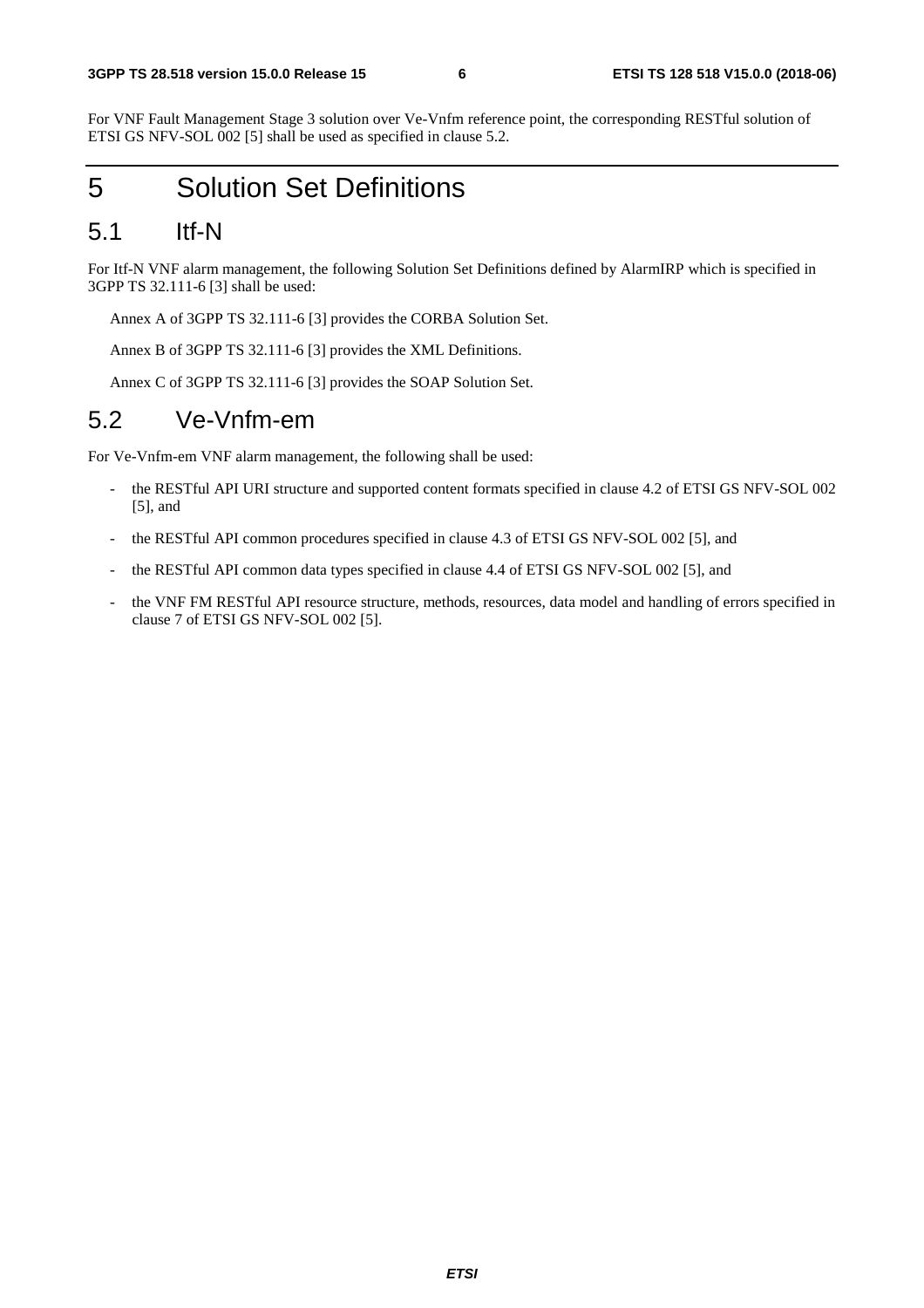## Annex A (informative): Change history

| <b>Change history</b> |                |             |            |            |     |                                             |                  |
|-----------------------|----------------|-------------|------------|------------|-----|---------------------------------------------|------------------|
| <b>Date</b>           | <b>Meeting</b> | <b>TDoc</b> | <b>ICR</b> | <b>Rev</b> | Cat | Subject/Comment                             | <b>New</b>       |
|                       |                |             |            |            |     |                                             | <u>I</u> version |
| 2018-01               | SA#78          | SP-170964   | 0001       |            |     | Update the reference to ETSI GS NFV-SOL 002 | 14.1.0           |
| 2018-06               | SA#80          | SP-180417   | 0002       |            | IB. | Scope extension to cover RAN                | 15.0.0           |